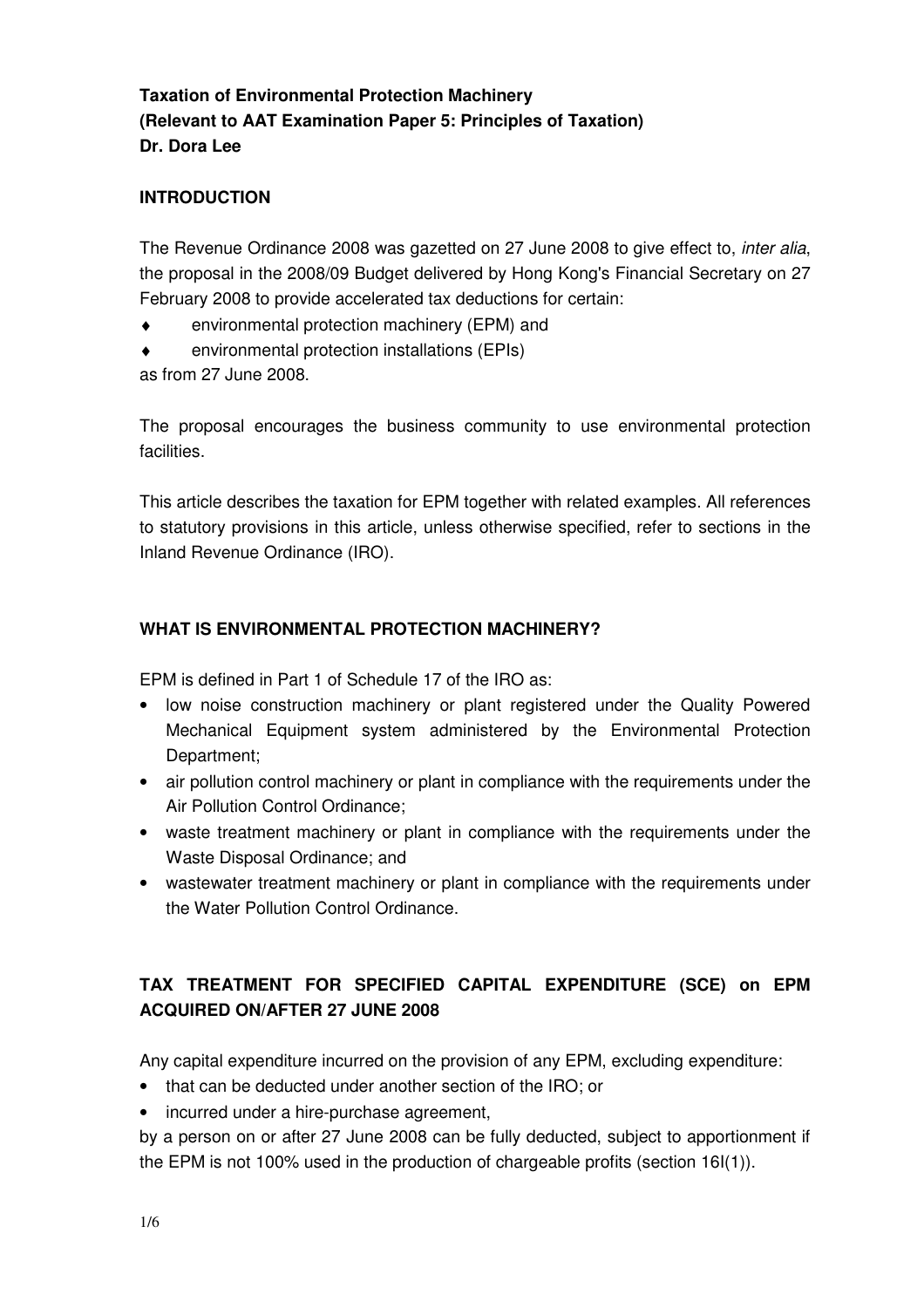#### Example 1

On 27 June 2008, A Ltd purchased for \$100,000, a low noise construction machine (Machine I, annual allowance  $= 20\%$ ) registered under the Quality Powered Mechanical Equipment system administered by the Environmental Protection Department and used it for the production of chargeable profits. A Ltd prepares its accounts to 30 November each year.

As the expenditure was incurred on EPM on or after 27 June 2008 during the basis period from 1 December 2007 to 30 November 2008, A Ltd can claim a deduction of \$100,000 in respect of Machine I for the year of assessment of 2008/09.

### Example 2

On 27 June 2009, in addition to the low noise machine mentioned in Example 1, A Ltd acquired, for \$200,000, a waste treatment machine (Machine II, annual allowance =  $20\%$ ) in compliance with the requirements under the Waste Disposal Ordinance (Cap. 354) by means hire purchase. The terms of hire purchase were as follows:

| Down payment on 27 June 2009: | \$80,000.                                  |
|-------------------------------|--------------------------------------------|
| 12 equal monthly instalments: | \$10,500 each commencing from 27 July 2009 |

Even though the expenditure was incurred on the provision of EPM, A Ltd cannot claim a full deduction for Machine II as the machine was acquired by hire purchase. A Ltd can only claim depreciation allowances in respect of Machine II as follows:

|                                                                  | Machine II          |           |
|------------------------------------------------------------------|---------------------|-----------|
|                                                                  | under hire purchase | Allowance |
| Cash price                                                       | 200,000             |           |
| Initial allowance ("IA") 60% x (\$80,000 + 5 x \$10,000)(78,000) |                     | 78,000    |
|                                                                  | 122,000             |           |
| Annual allowance ("AA") 20%                                      | (24, 400)           | 24,400    |
| Written down value ("WDV") c/f                                   | 97.600              | 102,400   |

## **TAX TREATMENT ON DIPOSAL OF EPM**

If any EPM in respect of which a deduction has been allowed under section 16I in ascertaining the profits from a trade, profession or business is subsequently sold, the relevant proceeds of the sale shall, to the extent that they are not otherwise chargeable to tax and do not exceed the amount of the deduction, be treated as a trading receipt of the trade, profession or business, arising in or derived from Hong Kong and accruing:

- at the time of the sale; or
- if the sale occurs on or after the date on which the trade, profession or business is permanently discontinued, immediately before the date of discontinuance (section  $16J(2)$ ).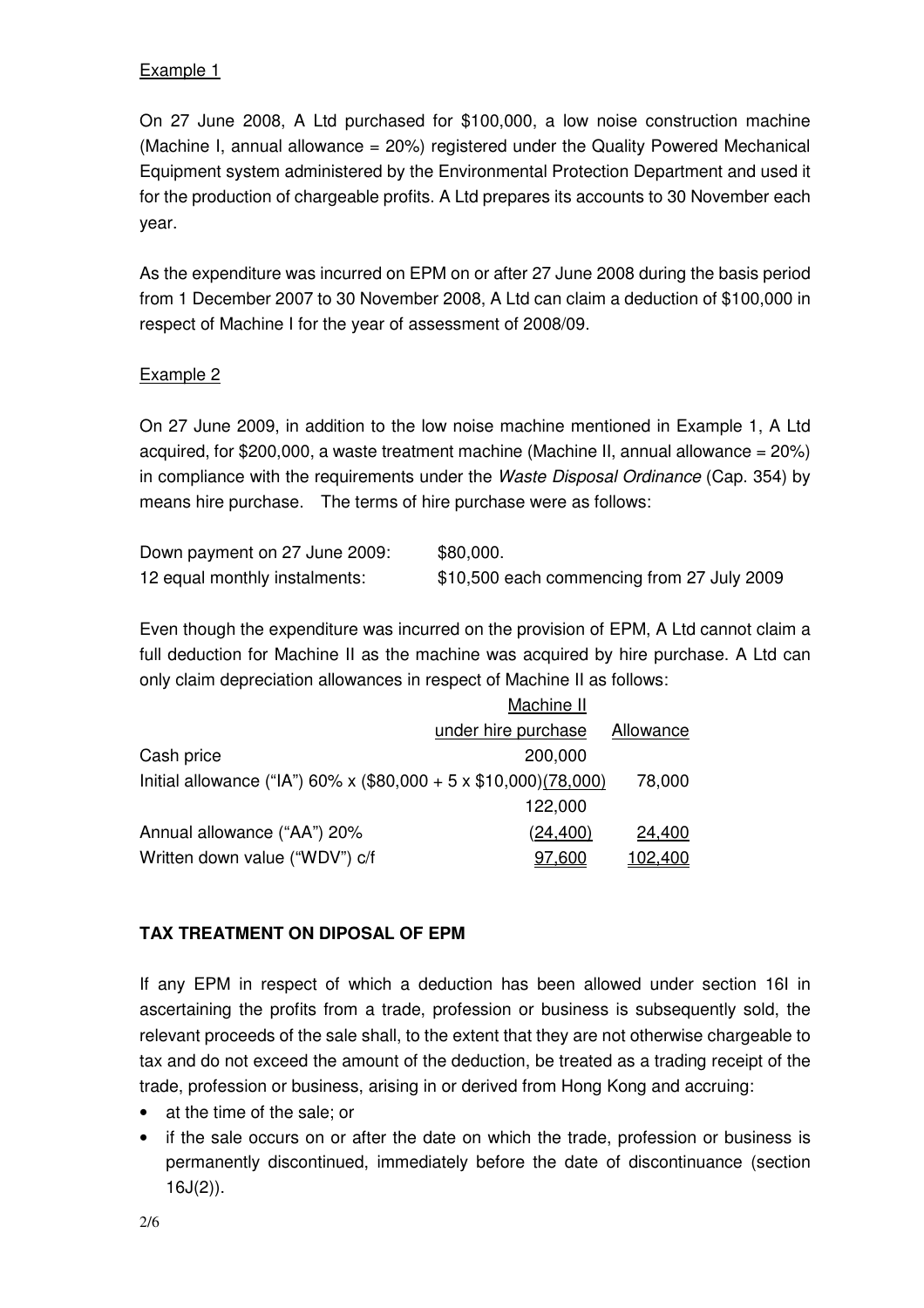#### Example 3

On 2 October 2009, A Ltd in Example 1 sold Machine I to an unrelated company for \$40,000.

As A Ltd has claimed a deduction of \$100,000 for Machine I for the year of assessment 2008/09, the total proceeds of \$40,000 will be:

- treated as a trading receipt; and
- chargeable to profits tax

for the year of assessment 2009/10.

### **Sale of EPM between connected persons**

If, in relation to a sale of EPM,

- (a) the buyer is a person over whom the seller has control;
- (b) the seller is a person over whom the buyer has control;
- (c) both the seller and the buyer are persons over both of whom some other person has control; or
- (d) the sale is between a husband and his wife, not being a wife living apart from her husband,

the Commissioner of Inland Revenue (CIR) shall, if he is of the opinion that the sale price of the facility does not represent its true market value at the time of the sale, determine such true market value, and the amount so determined shall be treated as the proceeds of that sale (section 16J(4)).

#### Example 4

If A Ltd in Example 3 sold Machine I to a connected person for \$10,000 while the market value was \$40,000, the CIR can treat \$40,000 as the sale proceeds of Machine I.

#### **Destruction of EPM**

If any EPM in respect of which a deduction has been allowed to a person is subsequently destroyed:

- (a) the EPM shall be treated as if it had been sold immediately before the destruction; and
- (b) any insurance money or other compensation of any description received by the person in respect of the destruction and any money received by him in respect of the remains of the EPM shall be treated as the proceeds of that sale (section 16J(5)).

## **Time of sale of EPM**

The time of the sale, in relation to any EPM, shall be taken as:

• the time of completion of the sale of the EPM; or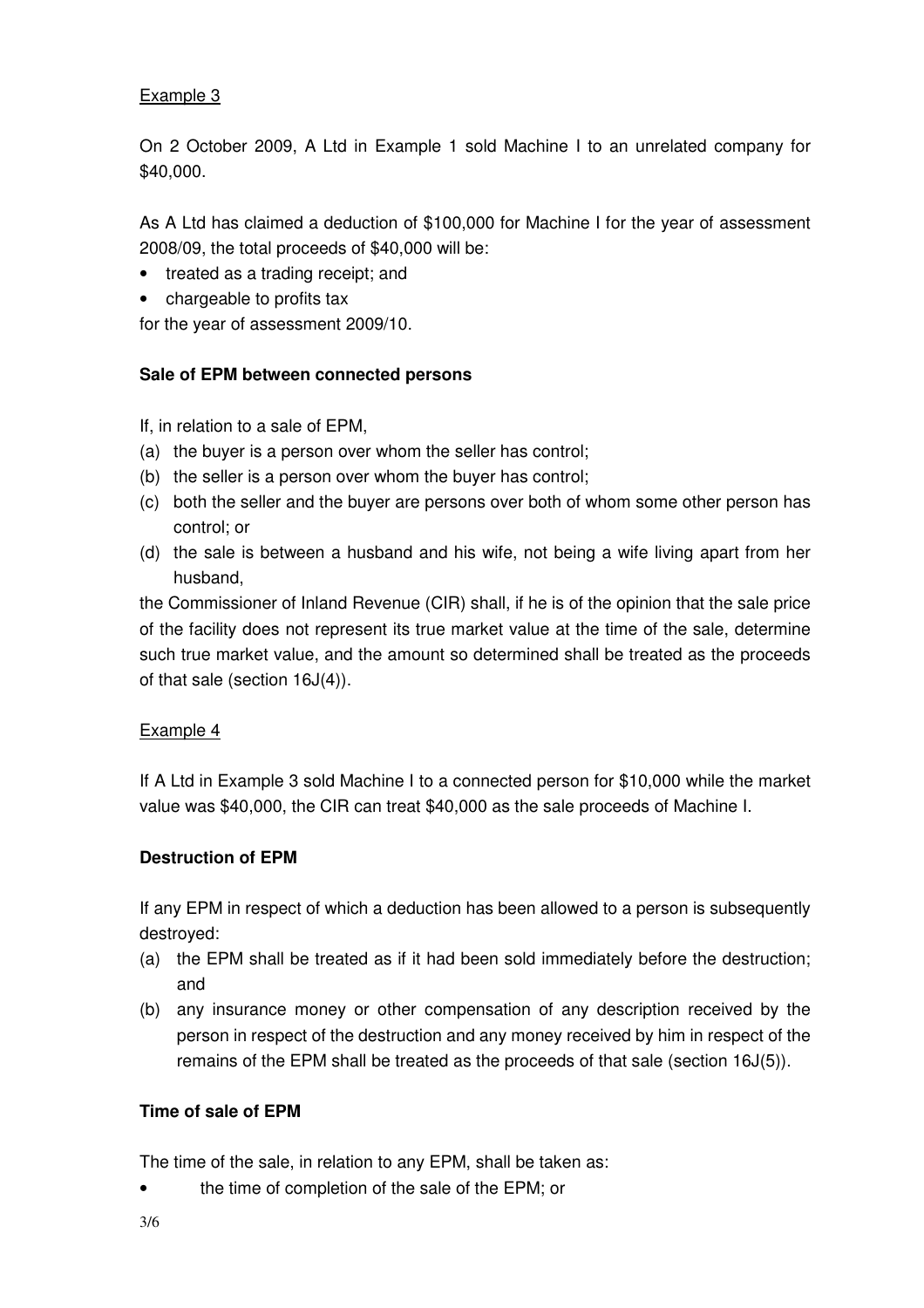the time when possession of the EPM is given,

whichever is the earlier (section 16J(6)).

## **TAX TREATMENT OF EPM ACQUIRED BEFORE 27 JUNE 2008**

Subject to an election under section 16K(7), if, immediately before 27 June 2008, a person owned and had in use any EPM, that person shall, for the purposes of section 16I, be deemed to have incurred, on 27 June 2008, SCE in relation to that machinery or plant (section 16K(1)).

#### Example 5

On 1 June 2008, A Ltd in Example 1 purchased for \$50,000 an air pollution control machine (Machine III,  $AA = 20\%)$  in compliance with the requirements under the Air Pollution Control Ordinance for the production of chargeable profits.

As Machine III was owned and used by A Ltd immediately before 27 June 2008, A Ltd was deemed to have incurred on 27 June 2008 SCE in relation to Machine III and A Ltd can claim a deduction of \$50,000 in respect of Machine III for the year of assessment 2008/09.

Subject to an election under section 16K(7), if, immediately before 27 June 2008, a person owned and had in use any machinery or plant that would otherwise have qualified as EPM but for the fact that that machinery or plant does not comply with the registration or other requirements under Part 1 of Schedule 17, that person shall, for the purposes of section 16I, be deemed to have incurred SCE in relation to that machinery or plant on the date on which the registration or other requirements are complied with (section 16K(2)) .

#### Example 6

On 1 May 2008, B Ltd purchased for \$80,000 a low noise machine (Machine IV,  $AA =$ 20%). B Ltd prepares its accounts to 30 June each year. Machine IV did not comply with the registration requirement under the Quality Powered Mechanical Equipment system administered by the Environmental Protection Department until 1 August 2009. The written down value of the 20% pool brought forward from the year of assessment 2007/08 was \$1,000,000. There were no other movements in plant and machinery for the year of assessment 2008/09.

As the registration requirement was complied with on 1 August 2009, B Ltd is deemed to have incurred SCE in relation to Machine IV on 1 August 2009 and can elect for accelerated deduction under section 16K(7) (see below) in respect of Machine IV for the year of assessment 2009/10 (section 16K(2))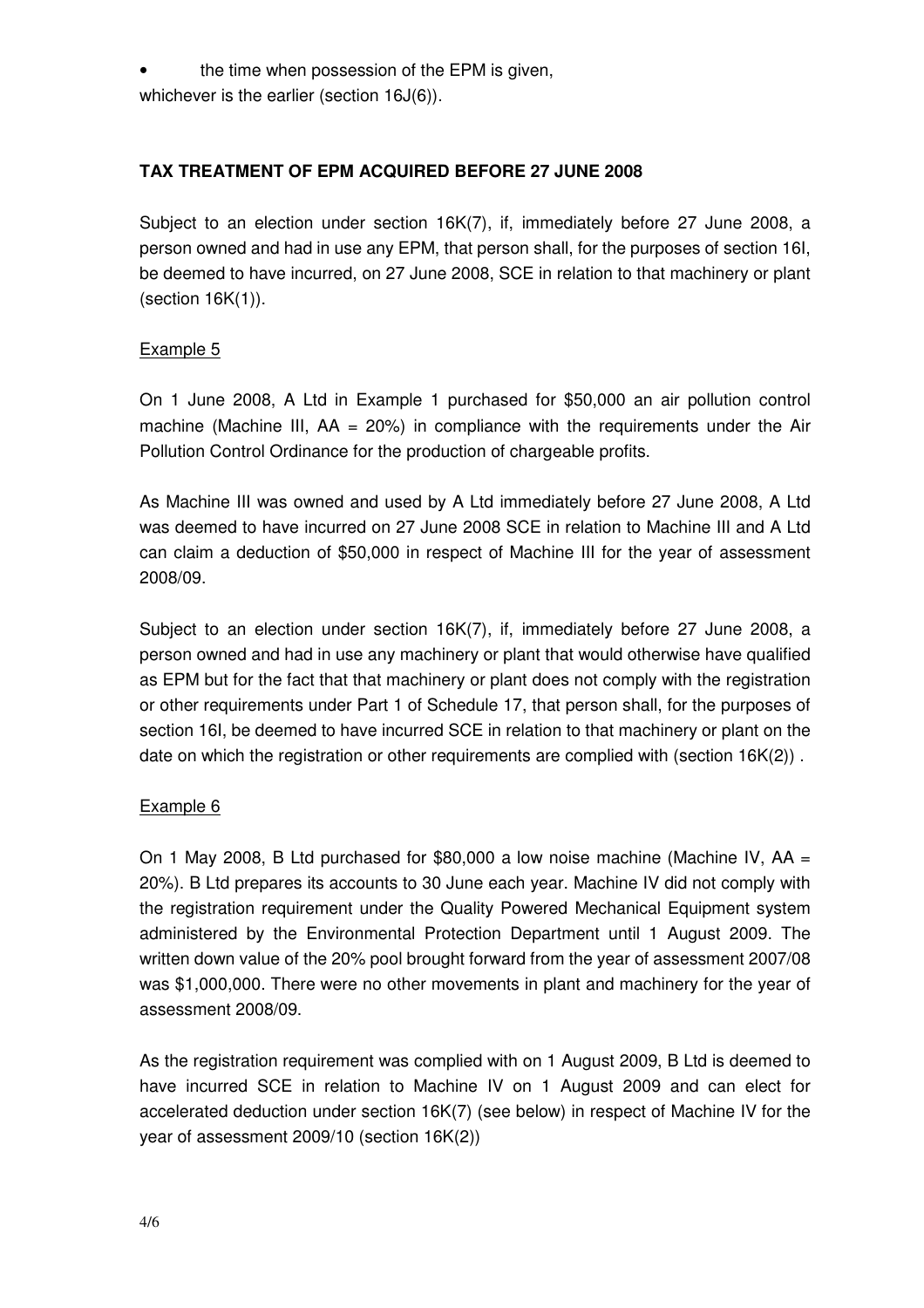For the year of assessment 2008/09, B Ltd can only claim depreciation allowances in respect of the 20% pool (including Machine IV) as follows:

|            | 20% Pool  | Allowance      |
|------------|-----------|----------------|
| WDV b/f    | 1,000,000 |                |
| Machine IV | 800,000   |                |
| IA 60%     | (480,000) | 480,000        |
|            | 1,320,000 |                |
| AA 20%     | (264,000) | 264,000        |
| WDV c/f    | 1,056,000 | <u>744,000</u> |

The SCE deemed to have been incurred by a person in relation to any machinery or plant under sections 16K(1) and 16K(2)) shall be the capital expenditure incurred on the provision of that machinery or plant reduced by the aggregate of:

- the amount of the initial allowances, if any, under s.37(1), 37A(1) or 39B(1); and
- the amount of the annual allowances, if any, under s.37(2), 37A(3) or 39B(2),

made to the person in respect of the capital expenditure in all prior years of assessment (section 16K(3)).

#### Example 7

The SCE deemed to be incurred by B Ltd (see Example 5) on Machine IV on 1 August 2009 was \$256,000 (see Example 5), being calculated as follows:

|            | Machine IV | Allowance |
|------------|------------|-----------|
| Cash price | 800,000    |           |
| IA 60%     | (480,000)  | 480,000   |
|            | 320,000    |           |
| AA 20%     | (64,000)   | 64,000    |
| WDV c/f    | 256,000    | 544,000   |

# **ELECTION UNDER SECTION 16K(7) FOR ACCELERATED DEDUCTION IN RESPECT OF EPM**

Where a person is deemed to have incurred SCE under either of section 16K(1) and (2) (the relevant provision) in the basis period for any year of assessment, the relevant provision applies to him only if he, at any time within one month after the date on which a notice of the assessment made in respect of that year of assessment under section 59 is given under section62, elects in writing that the relevant provision shall so apply to him (section 16K(7)). An election under section 16K(7), once made, is irrevocable (section 16K(8)).

#### Example 8